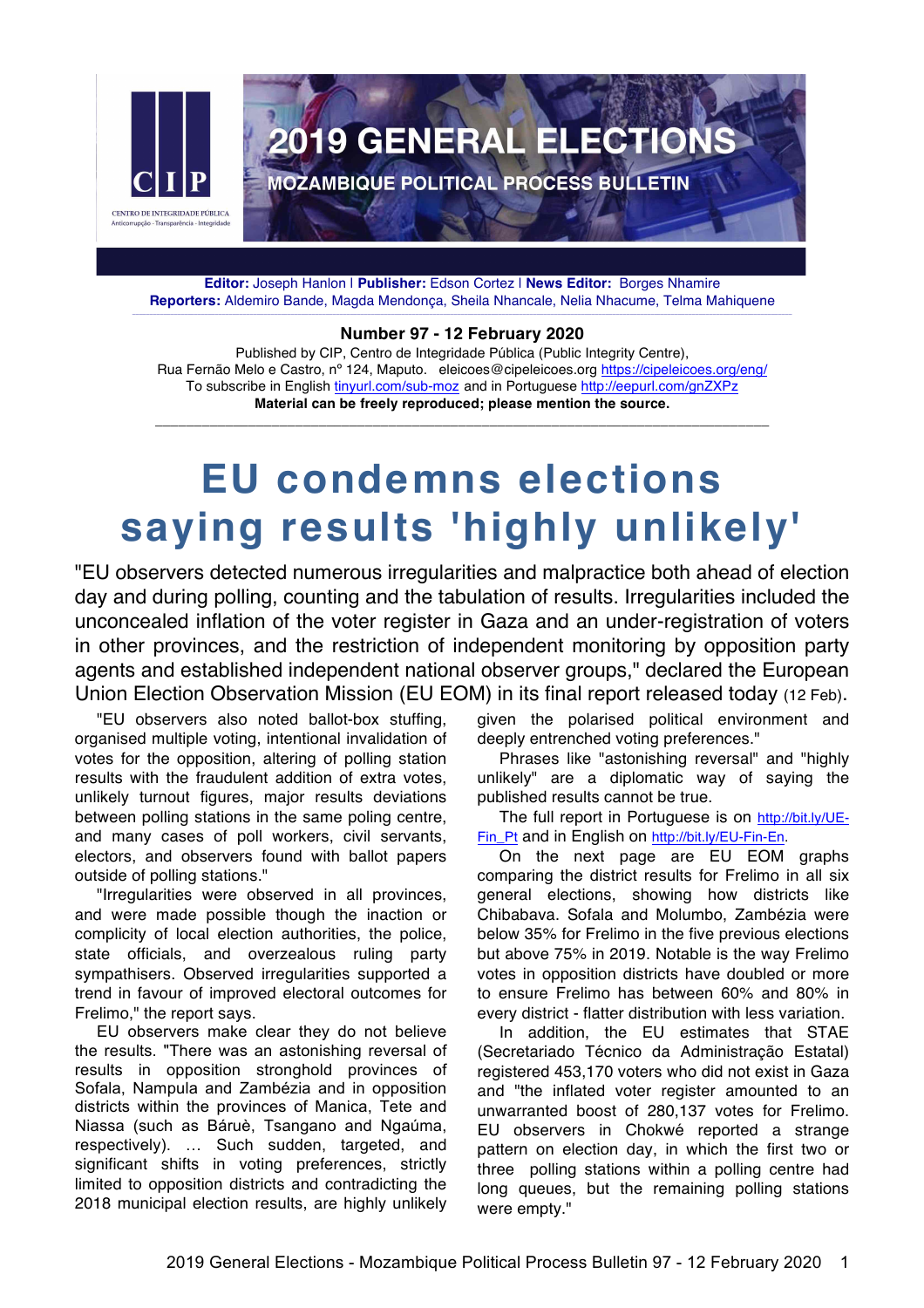#### District level analysis of 1999-2019 Frelimo results for Sofala and Zambézia showing less variation and flatter distribution





EU EOM final report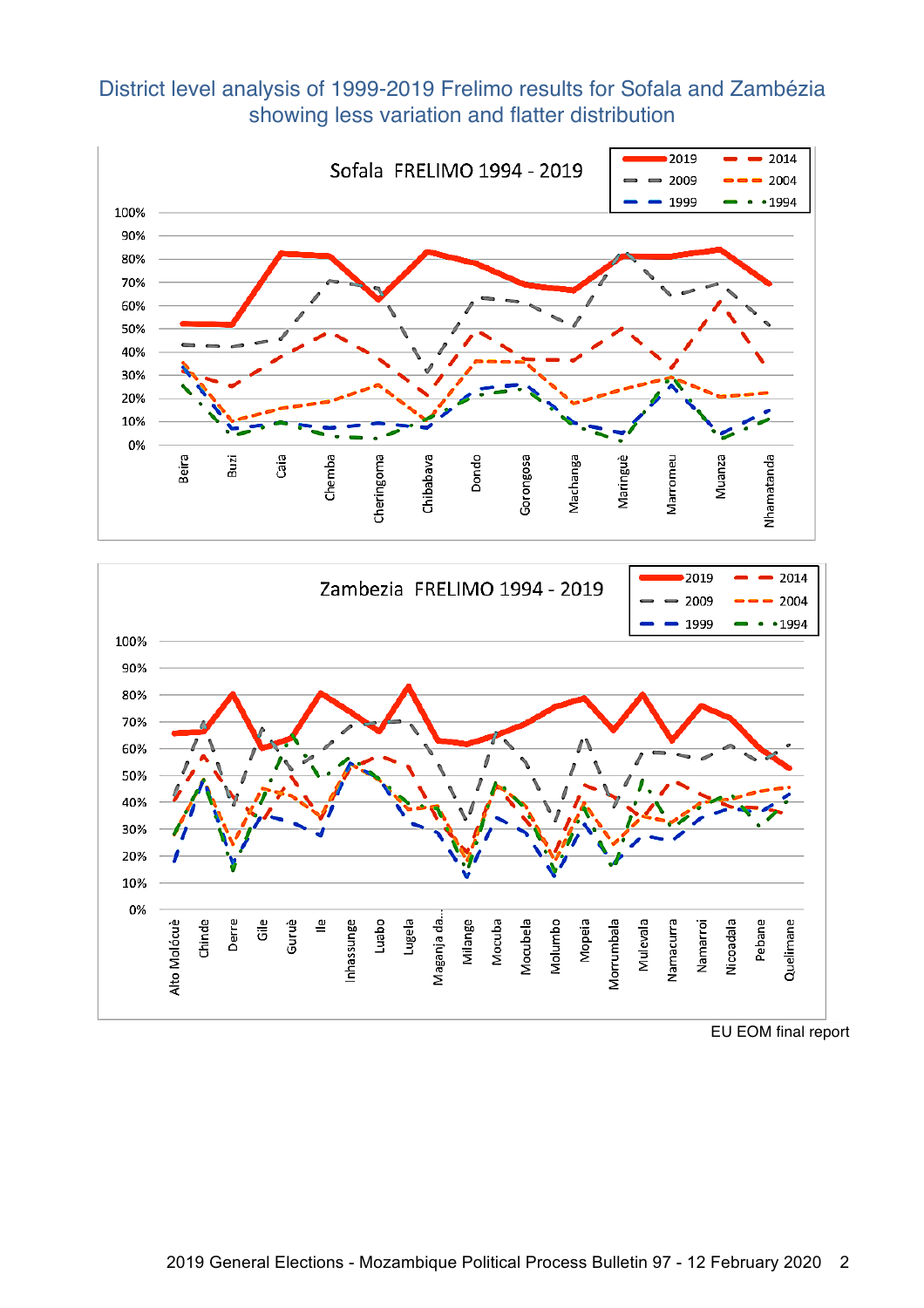#### **CNE illegalities hit**

EU observers were particularly critical of the National Elections Commission (CNE), which violated the law.

"The CNE missed important legal deadlines without offering any reasonable justification at the same time that it required other stakeholders to strictly follow legal provisions and deadlines." Government money for campaigns was distributed 24 days after the legal deadline and after the start of the campaign. The CNE has not published its assessment of campaign spending as required by law.

Candidates lists were only made public a week before the election.

The CNE violated the law when it put Frelimo first on all three ballot papers, giving it "the advantage of the ballot order effect - where a higher ballot position translates into increased electoral success."

The EU also criticized CNE's "lack of transparency". The CNE refused to publish results disaggregated by polling station, even though there is a STAE centralization in which polling station results are digitised in a system where data is entered by two different people and only saved if the two match.

"The CNE website was rarely updated and there were no new posts on its institutional Facebook page from one month prior to election day. … The CNE made minimal use of the media centre." Observers called on the CNE to "implement a more effective public communications strategy, including the prompt and complete publication of all decisions … and the continuous dissemination of information to all stakeholders."

At the CNE's 26 October assembly for the national tabulation of results, "there was no actual tabulation or verification of the results received from provincial levels, but rather a slideshow presentation of already aggregated election results. As such, the assembly was less of a tabulation more of a presentation by the CNE of a *fait accompli*."

#### **'Unlevel playing field'**

"An unlevel playing field was evident throughout the campaign," observers noted. "Limitations to freedoms of assembly and movement of opposition parties were often reported. … The campaign of Renamo's presidential candidate was particularly affected."

"The EU EOM media monitoring unit noted an imbalance in [state media] news bulletins and programmes covering the campaign. … Frelimo received the largest share of coverage, often in an uncritical tone." TVM devoted half of its coverage to Frelimo, often opening with Frelimo and its presidential candidate. Privately owned stations STV, Miramar, and TV Sucesso were also imbalanced in favour of Frelimo.

"The EU EOM observed the use of state resources at one third of Frelimo campaign events. Compulsory financial contributions to the ruling party and/or compulsory participation of civil servants and teachers during work hours in Frelimo's campaign activities were reported in Nampula, Zambézia, Sofala, Tete, Cabo Delgado, Manica, Inhambane and Gaza."

Established national observer groups could not obtain credentials for thousands of observers. But tens of thousands of observers from unnamed observer groups obtained credentials. "The electoral authority subsequently shared that a large component of these observers were from Frelimo youth groups."

The assassination of Gaza civil society observation head Anastácio Matavel by members of the national police a week before voting "resulted in further limitation of national observation efforts [and] had the effect of exacerbating an already existing climate of fear and self-censorship prevalent in Mozambican society."

### **Voting and counting**

"EU observers were made aware of hundreds of cases countrywide of polling station presidents expelling opposition party agents and partyappointed poll workers, often with the assistance of police." In Tete more than 500 Renamo and MDM part agents and poll watchers were expelled by polling station presidents and police. The conduct of police showed a "clear bias in favour of the ruling party".

"There was several reports throughout the country of persons caught with pre-marked or blank ballot papers outside polling stations on election day."

"The mission was aware of specific cases involving up to 30 ballots per person in Maputo, Gaza, Sofala, Manica, Tete, Zambézia, Nampula, and Cabo Delgado."

One-third of observed polling stations did not follow the correct closing procedure. Counting was not transparent in one-third of polling stations. Results sheets were sometimes filled in long after the count finished.

EU observers noted "a significant number of inconsistencies" including the number of votes exceeding the number of ballots or number of voters.

The district count was "disorganised" with correct procedures followed only half the time.